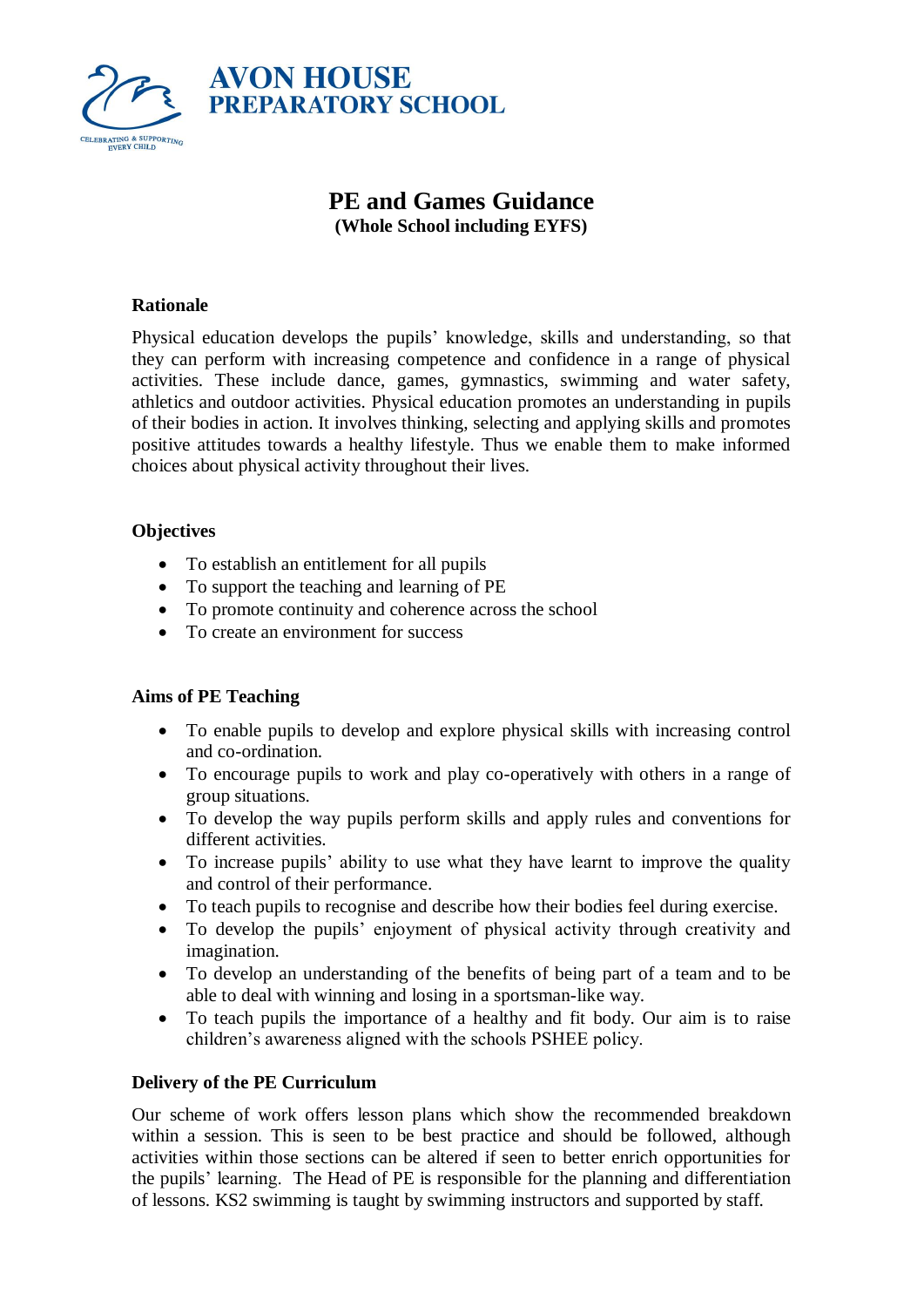

#### **Time Allocation**

The school provides pupils with a variety of lessons during the school week.

**Foundation Stage pupils** have one 50 minute PE lesson per week and a 50 minute lesson of music and movement.

**Key Stage 1 pupils** have a 50 minute PE lesson and a 50 minute skills lesson per week.

**Key Stage 2 pupils** have a 50 minute PE lesson, a 60 minute games lesson and a 30 minute swimming lesson per week. Key Stage 2 pupils also have team practice and training after school.

The lessons are blocked into units of work which provide a clear progression of skills. There is also a variety of clubs that further extend the time pupils participate in high quality physical education. Pupils are also expected to take part when picked to represent the school in fixtures.

#### **Physical education will comply with three principles for inclusion:**

- 1. Set suitable learning challenges for all pupils
- 2. Respond to pupils' diverse learning needs.
- 3. Strive to overcome potential barriers to learning and assessment for individuals and groups of pupils.

Individual needs will be met through differentiation of activities and the use of materials best suited to individual needs of the pupils, in compliance with the SEN code of practice. All pupils have equal opportunity in terms of curriculum balance, use of resources, use of facilities and access to extra-curricular activities.

The school offers a wide range of activities out of the school day, which is open to any pupil in the relevant year or key stage eg tag rugby, hockey, netball, gym and dance. We regularly compete against other local schools in a variety of sports at Key Stage 2. The sports diary is published in our school diary.

#### **Recording and Assessment**

Pupils' attainment varies from pupil to pupil according to their particular strengths and weaknesses. Achievement is recorded at the end of term by PE teachers. Pupils who are Gifted and Talented in PE are identified. This is achieved by taking photographs and discussing lessons with the pupils, which will be recorded on classroom monitor and in Early Years in the pupils' profiles. Pupils are encouraged to show achievement to fellow pupils and staff. This can act as an opportunity for self-evaluation, looking towards improvement of skills and achievement. Teachers ensure that when evaluating and improving performance, connections are made between developing, selecting and applying skills, tactics and compositional ideas and fitness and health.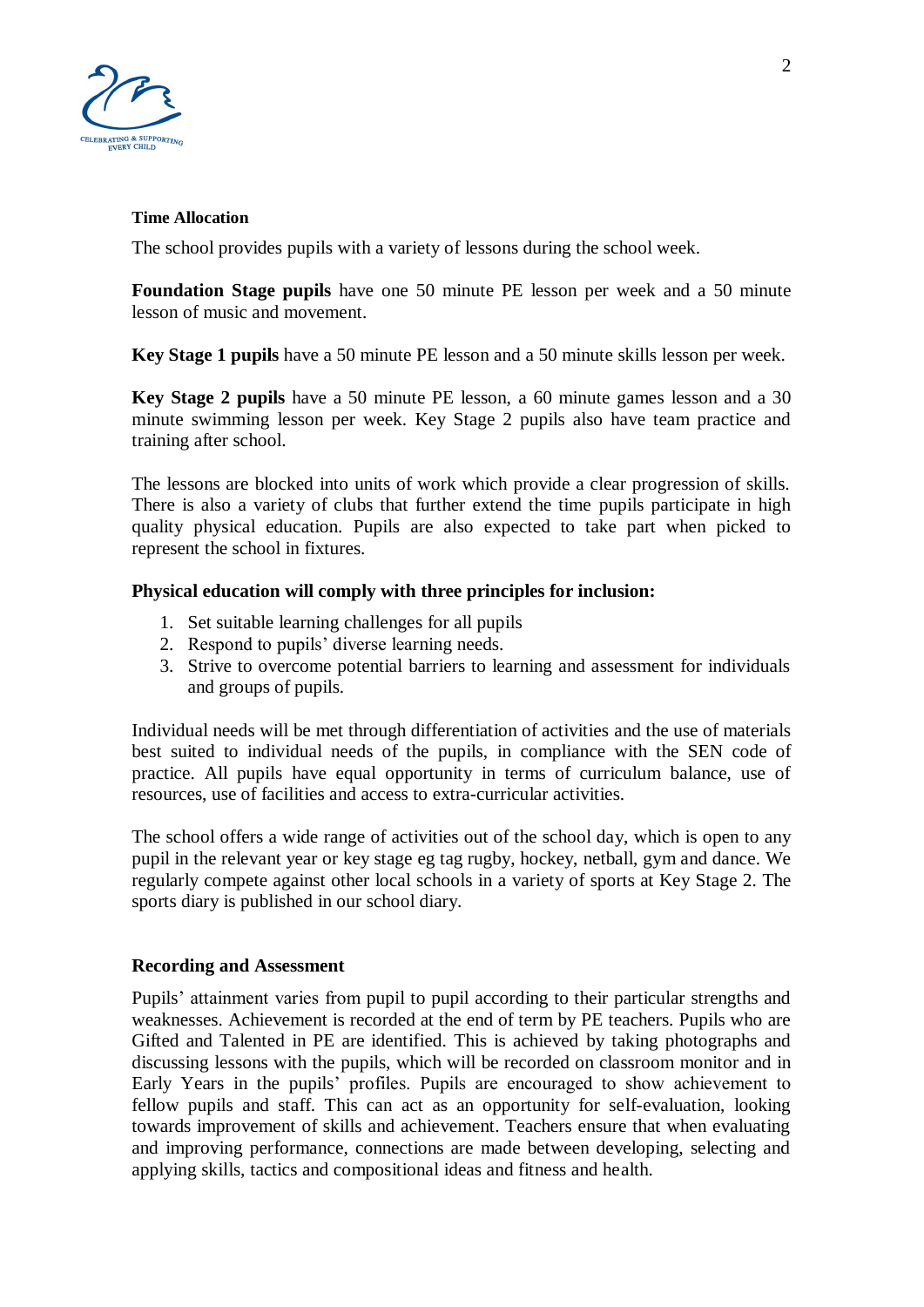

A pupil's achievement in PE is reported to parents through school reports at the end of the academic year. Children also receive sports colours on the basis of good performance and commitment to the sport.

The following six areas of learning are followed where appropriate:

- 1. Games (invasion and net/wall/racket games)
- 2. Dance
- 3. Swimming
- 4. Athletics
- 5. Outdoor and Adventurous Activities
- 6. Gymnastics

#### **Teaching and Learning Styles**

We use a variety of teaching and learning styles in PE lessons. Our principal aim is to develop the pupils' knowledge, skills and understanding and we do this through a mixture of whole-class teaching and individual / paired / group activities. Teachers draw attention to good examples of individual performance as models for the other pupils, and we encourage the pupils to evaluate their own work as well as the work of other pupils. ICT is sometimes used to help demonstrate these good examples of performance.

Within lessons we give pupils the opportunity both to collaborate and to compete with each other, constantly reinforcing the importance of fair play and sportsmanship.

In all classes there are pupils of differing physical ability. Whilst recognising this fact, we provide suitable learning opportunities for all pupils by matching the challenge of the task to the ability of the pupil. Also, ensuring that the less able pupils receive the support required to develop their skills and confidence, and the more able are given the appropriate opportunity to excel.

#### **Cross curricular links**

Where possible teachers will be encouraged to link PE to other subjects such as: Literacy (recount/report/instructions), Science (body parts/pulse rates), Maths (shape/position/directions/counting/measuring), Geography (reading maps in OAA and graphical representation of data). ICT is also recognised as a potential tool for recording movements and actions to develop children's ideas as well as the appropriate use of audio visual and data logging equipment.